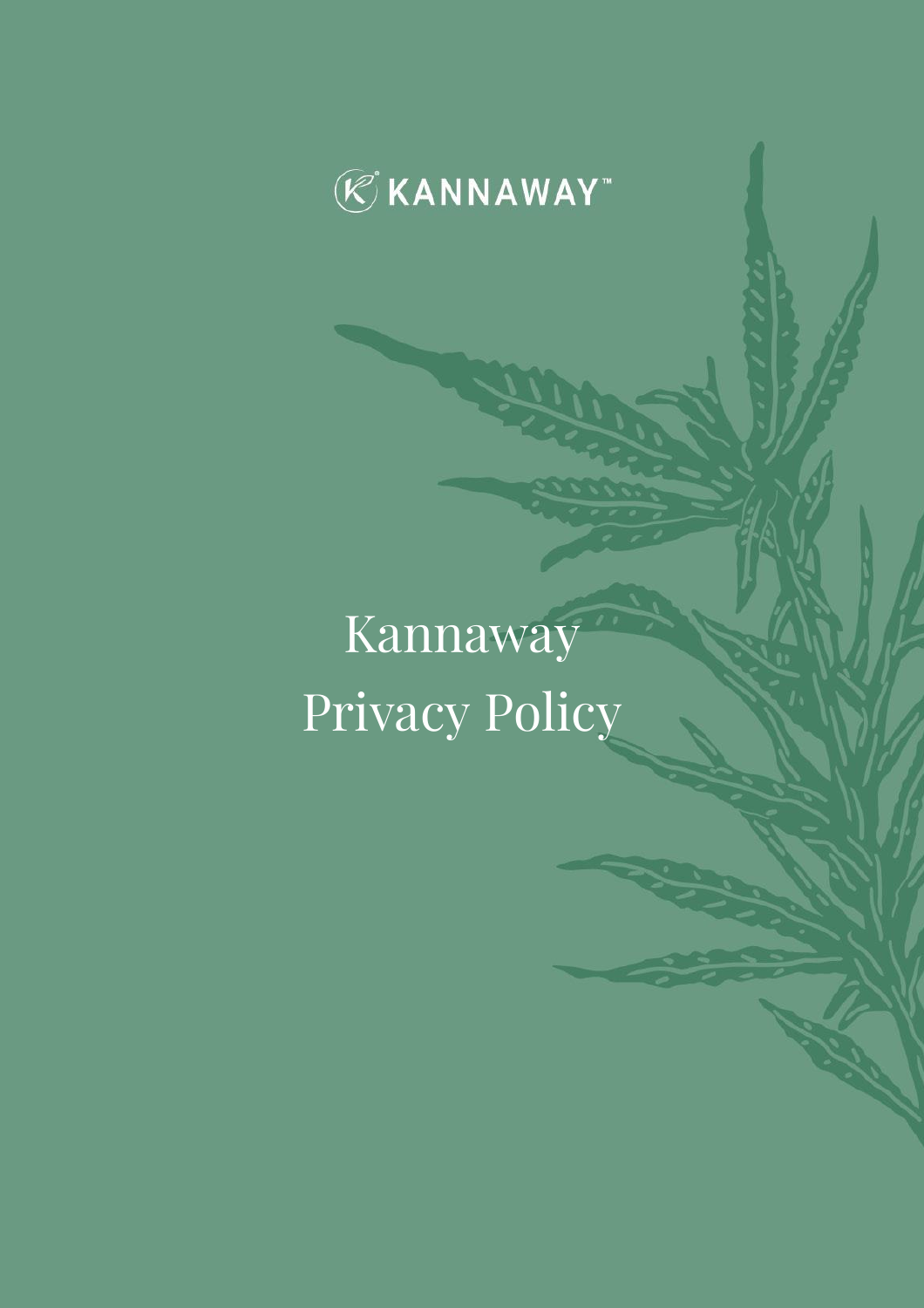

# Kannaway Privacy Policy

Your privacy is very important to us. We want to make your experience on the Internet as enjoyable and rewarding as possible, and we want you to use the Internet's vast array of information, tools, and opportunities with complete confidence.

We have created this Kannaway Privacy Policy to demonstrate our firm commitment to privacy and security. This Privacy Policy describes how Kannaway collects information from all end users of our Internet services (the "Services") such as those who access some of our Services but do not have accounts ("Visitors") as well as those who may purchase Products and/or pay a monthly service fee to subscribe to the Service ("Members"). This policy also describes what we do with the information we collect, and the choices Visitors and Members have concerning the collection and use of such information. We request that you read this Privacy Policy carefully.

#### Personal Information Kannaway Collects and How It Is Used

#### Introduction:

Kannaway collects information in different ways from Visitors and Members who access the various parts of our Services and the network of Web sites accessible through our Service. We use this information primarily to provide a customized experience as you use our Products and Services, and generally do not share this information with third parties. However, we may disclose personal information collected if we have received your permission beforehand or in very special circumstances, such as when we believe that such disclosure is required by law or other special cases described below.

#### Visit our site anonymously:

You may visit our site anonymously, although each time you access the website, your internet browser sends as standard the following data to our web server: the date and time of access, the sender's IP address, the requested resource, the http method as well as the http user agent header. Our web server stores this data separately from other data; we are not able to assign this data to a specific person. Following anonymous evaluation for statistical purposes, this data is immediately deleted.

#### Registration:

Members may be asked to provide certain personal information when they sign up for our Products or Services including name, address, telephone number, billing information (such as a credit card number), and the type of personal computer being used to access the Services. The personal information collected from Members during the registration process is used to manage each Member's account (such as for billing purposes). This information is not shared with third parties, unless specifically stated otherwise or in special circumstances.

However, in instances where Kannaway and a partner jointly promote our Services, we may provide the partner certain personal information, such as the name, address, and username of persons who subscribed to the Services as a result of the joint promotion for the sole purpose of allowing us and the partner to assess the results of the promotion.

In this instance, personal information may not be used by the partner for any other purpose. We may also generate nonidentifying and aggregate profiles from personal information Members provide during registration (such as the total number, but not the names, of Members). As explained in more detail below, we may use this aggregated and non-identifying information to sell advertisements that appear on the Services.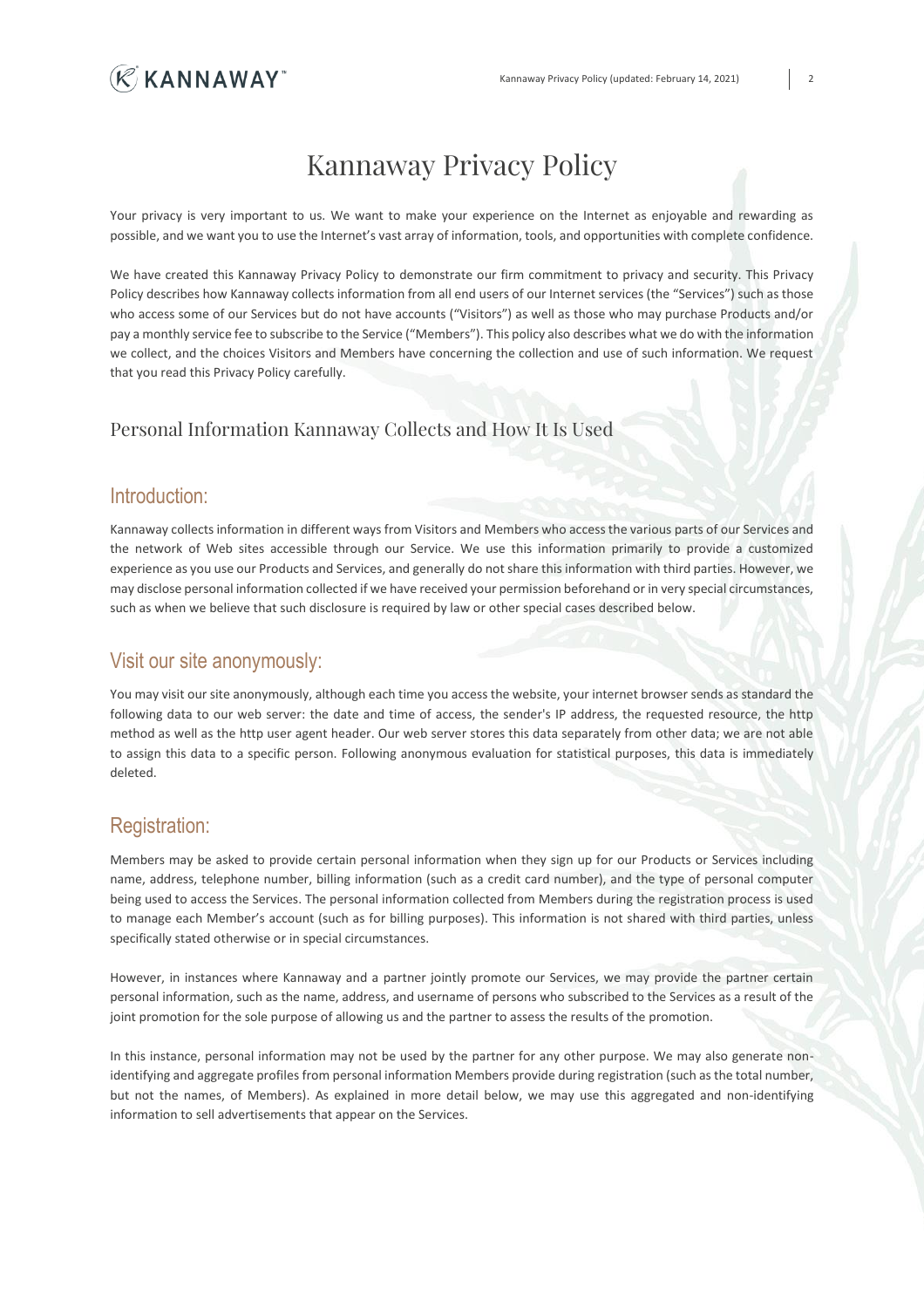

#### Kannaway Partners and Sponsors:

Some products and services may be offered to Visitors and Members in conjunction with an affiliate, independent contractor seller or non-affiliated partner. To provide Visitors and Members some of these products and services, the partner may need to collect and maintain personal information. In these instances, you will be notified before any such data is collected or transferred and may decide not to use that particular service or feature.

Additionally, our partners may have advertisements or co-branded Web Pages that are cosponsored by an affiliate, independent contractor seller, or non-affiliated partner. Kannaway may share nonidentifying and aggregate information (except as described above), but not personal information, with such partners in order to administer the co-branded products or services offered.

#### Online Advertisements:

Kannaway may display our online advertisements. In those cases, we share aggregated and nonidentifying information about our Visitors and Members collected through the registration process as well as through online surveys and promotions with these advertisers.

Additionally, in some instances, we use this aggregated and non-identifying information to deliver tailored advertisements or joint ventures. For instance, an advertiser or joint venture company tells us the audience they want to reach and provides us an advertisement tailored to the audience. Based upon the aggregated and non-identifying information we have collected, we may then display or send the advertisement to the intended audience. Kannaway does not share personal information about its Visitors or Members with these advertisers or joint venture companies.

#### Responses to Email Inquiries:

When Visitors or Members send email inquiries to Kannaway, the return email address is used to answer the email inquiry we receive. Kannaway does not use the return email address for any other purpose and does not share the return email address with any third party.

# Voluntary Customer Surveys:

We may periodically conduct both business and individual customer surveys. We encourage our customers to participate in these surveys because they provide us with important information that helps us to improve the types of products and services we offer and how we provide them to you. Your personal information and responses will remain strictly confidential, even if the survey is conducted by a third party. Participation in our customer surveys is voluntary.

We may take the information we receive from individuals responding to our Customer Surveys and combine (or aggregate) it with the responses of other customers we may have to create broader, generic responses to the survey questions (such as gender, age, residence, hobbies, education, employment, industry sector, or other demographic information). We then use the aggregated information to improve the quality of our services to you and to develop new services and products. This aggregated, non-personally identifying information may be shared with third parties.

# Special Cases:

It is Kannaway's policy not to use or share the personal information about Visitors of Members in ways unrelated to the ones described above without also providing you an opportunity to opt out or otherwise prohibit such unrelated uses.

However, we may disclose personal information about Visitors or Members or information regarding your use of the Services or Web sites accessible through our Services, for any reason if, in our sole discretion, we believe that it is reasonable to do so, including: credit agencies; collection agencies; merchant database agencies; law enforcement, or to satisfy laws, such as the Electronic Communications Privacy Act, the Child Online Privacy Act, regulations, or governmental or legal requests for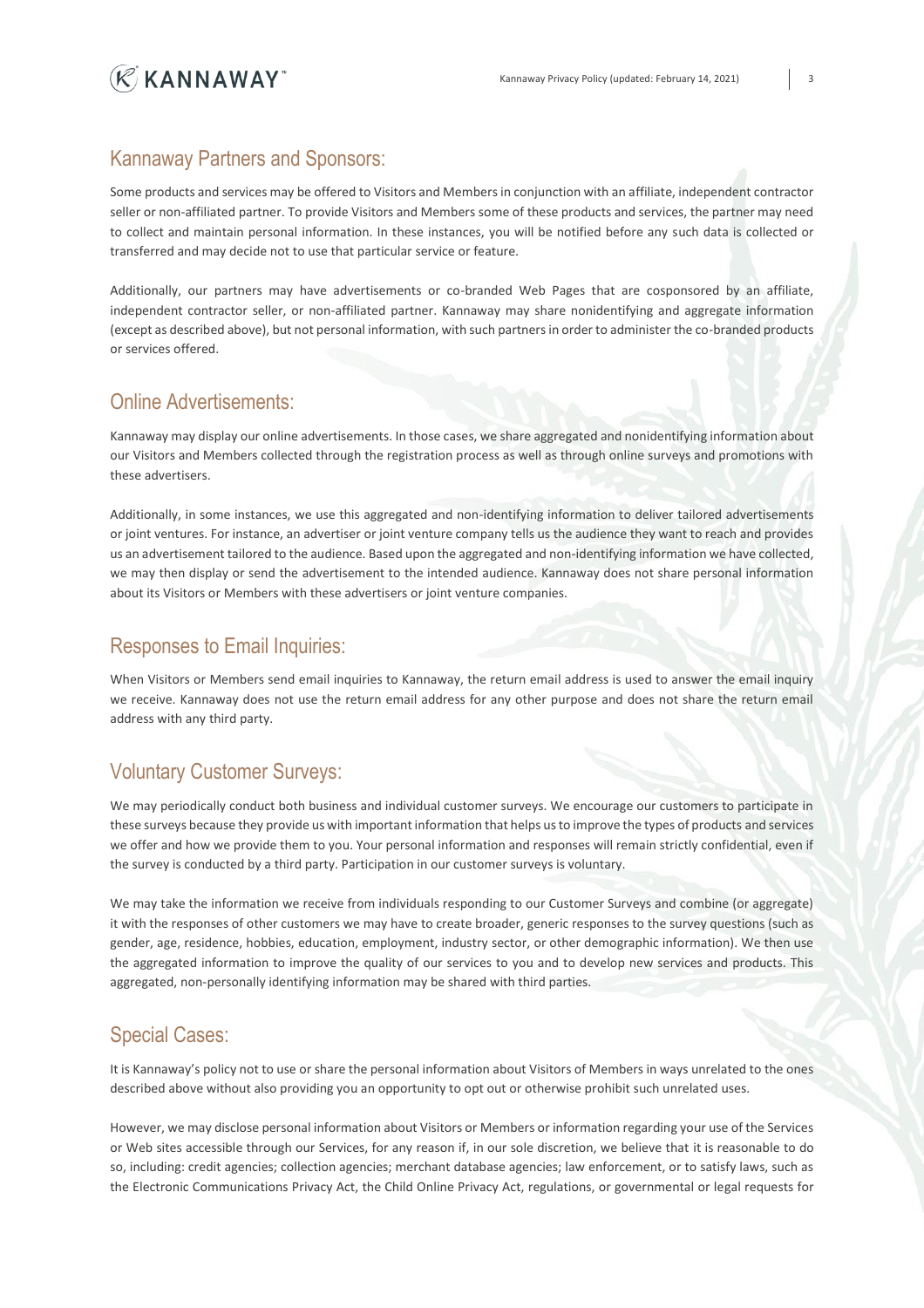

such information; to disclose information that is necessary to identify, contact, or bring legal action against someone who may be violating our Acceptable Use Policy or Terms Of Service, or other user policies; to operate the Services properly; or to protect Kannaway and our Members.

### "Cookies" and How Kannaway Uses Them:

A "cookie" is a small data file that can be placed on your hard drive when you visit certain Web sites. Kannaway may use cookies to collect, store, and sometimes track information for statistical purposes to improve the products and services we provide and to manage our telecommunications networks.

If you are a Visitor or Member we may use a cookie to save your settings and to provide customizable and personalized services. These cookies do not enable third parties to access any of your customer information. Additionally, be aware that if you visit other Web sites where you are prompted to log in or that are customizable, you may be required to accept cookies. You can delete existing cookies by using your browser's configuration interface.

Advertisers and partners may also use their own cookies. We do not control use of these cookies and expressly disclaim responsibility for information collected through them.

#### Analytical Information

Analytical information is an integral part of decision making. It puts together all the information readily available to an organization to make important decisions. The raw data is manipulated through analysis so that it is useful to an organization in a specific way. Analytical information can be the first step to becoming one of the many analyzing tools that an organization use to make decisions. Some of these analyzing tools that use analytical information are:

- Cluster Analysis: This type of analysis is typically used in marketing. It takes the information, such as about customers, and analyzes it so that it can divide up and group together the ones that are similar and keeps them as close as possible. Conversely, it keeps the ones that are different as far apart as possible.
- Market Basket Analysis: This analyzes information from websites and checkouts and manipulates it so that it can be used to figure out customers buying trends and behavior so that it can try and predict what future behavior may be. This can be useful because it may be used to forecast how much inventory the organization may or may not need.
- Personalization: This can be a little similar to Market Basket Analysis however it mainly deals online and uses the information obtained form a customer online to find out what the customer likes and further offer similar products to possibly cross-sell or up-sell more of the company or organization's products. This can be useful because it obviously creates more revenue for the company or organization if it can sell more products.

# Kannaway Commitment to Children's Privacy:

Protecting children's privacy is especially important to us. It is our policy to comply with the Children's Online Privacy Protection Act of 1998 and all other applicable laws. Therefore, we restrict our Web site to persons eighteen years or older.

# Online Shopping:

At some Web sites, you can purchase products and services or register to receive materials, such as a newsletter, catalog or new product and service updates. In many cases, you may be asked to provide contact information, such as your name, address, email address, phone number, and credit/debit card information.

If you complete an order for someone else, such as an online gift order sent directly to a recipient, you may be asked to provide information about the recipient, such as the recipient's name, address, and phone number. Kannaway has no control over the third parties' use of any personal information you provide when placing such an order. Please exercise care when doing so.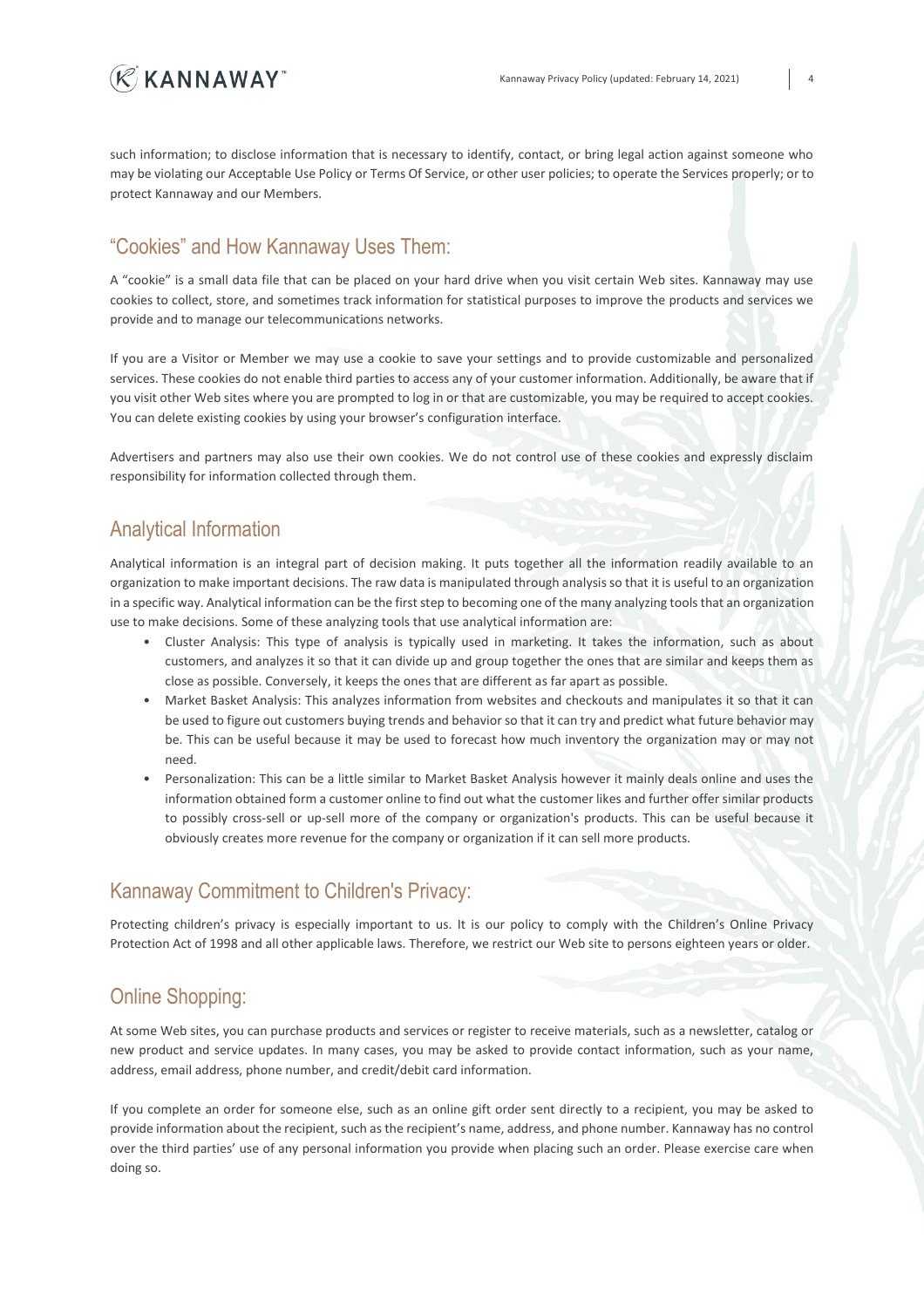

If you order services or products directly from Kannaway we will use the personal information you provide only to process that order. We do not share this information with outside parties except to the extent necessary to complete that order.

YOU MUST BE EIGHTEEN (18) YEARS OR OLDER TO ACCESS THIS WEB SITE. IF YOU ARE UNDER EIGHTEEN YEARS OF AGE, YOU ARE NOT PERMITTED TO ACCESS THIS WEB SITE FOR ANY REASON. DUE TO THE AGE RESTRICTIONS FOR USE OF THIS WEB SITE, NO INFORMATION OBTAINED BY THIS WEB SITE FALLS WITHIN THE CHILD ONLINE PRIVACY ACT (COPA) AND IS NOT MONITORED AS DOING SO.

# Public Forums:

Please remember that any information you may disclose in any Member Directory or other public areas of our Web sites or the Internet becomes public information. You should exercise caution when deciding to disclose personal information in these public areas.

# Kannaway's Commitment to Data Security:

Services and websites that we sponsor have security measures in place to protect the loss, misuse, and alteration of the information under our control. While we make every effort to ensure the integrity and security of our network and systems, we cannot guarantee that our security measures will prevent third-party "hackers" from illegally obtaining this information.

# Data Protection and Removal of Your Personal Data:

You may request details of personal information which we hold about you. The Brand Ambassadors are entitled at any time to demand information about their data free of charge, as well as the amendment, blocking or deletion of their data (again free of charge), unless this endangers the fulfillment of the contract by KANNAWAY. If the Brand Ambassadors would like more information about the storage of their personal data or the deletion, blocking or amendment of the data of the interested party, support can be obtained via the email address or postal address given in this section.

Personal data will only be collected if the Brand Ambassadors communicate such data voluntarily in the context of the order or registration process. KANNAWAY uses the transmitted personal data (e.g. title, name, address, email address, telephone number, fax number, transfer details), solely for the purpose of fulfilling the contract. If you would like a copy of the information we keep on our systems about you please email: Compliance@kannaway.com or write to our Corporate Offices at: Kannaway Europe B.V., Singel 250, 1016 AB Amsterdam, Netherlands. If you believe that any information we are holding is incorrect or incomplete, please write to or email us as soon as possible. We will promptly correct any information found to be incorrect. You can ask us at any time to delete the information we hold on you by emailing or writing to us or by calling Customer Support at +48 22 299 82 00.

# Changes to Personal Data:

Members of Kannaway are obliged to inform Kannaway about any change concerning his/her data, in particular about changes of place of residence, changes of surname, and changes of email address. Kannaway shall not be liable for the consequences resulting from providing mistaken data.

# Where to Direct Questions About Our Privacy Policy:

If you have any questions about this Privacy Policy or the practices described herein, you may contact us through the contact information provided on this Web site.